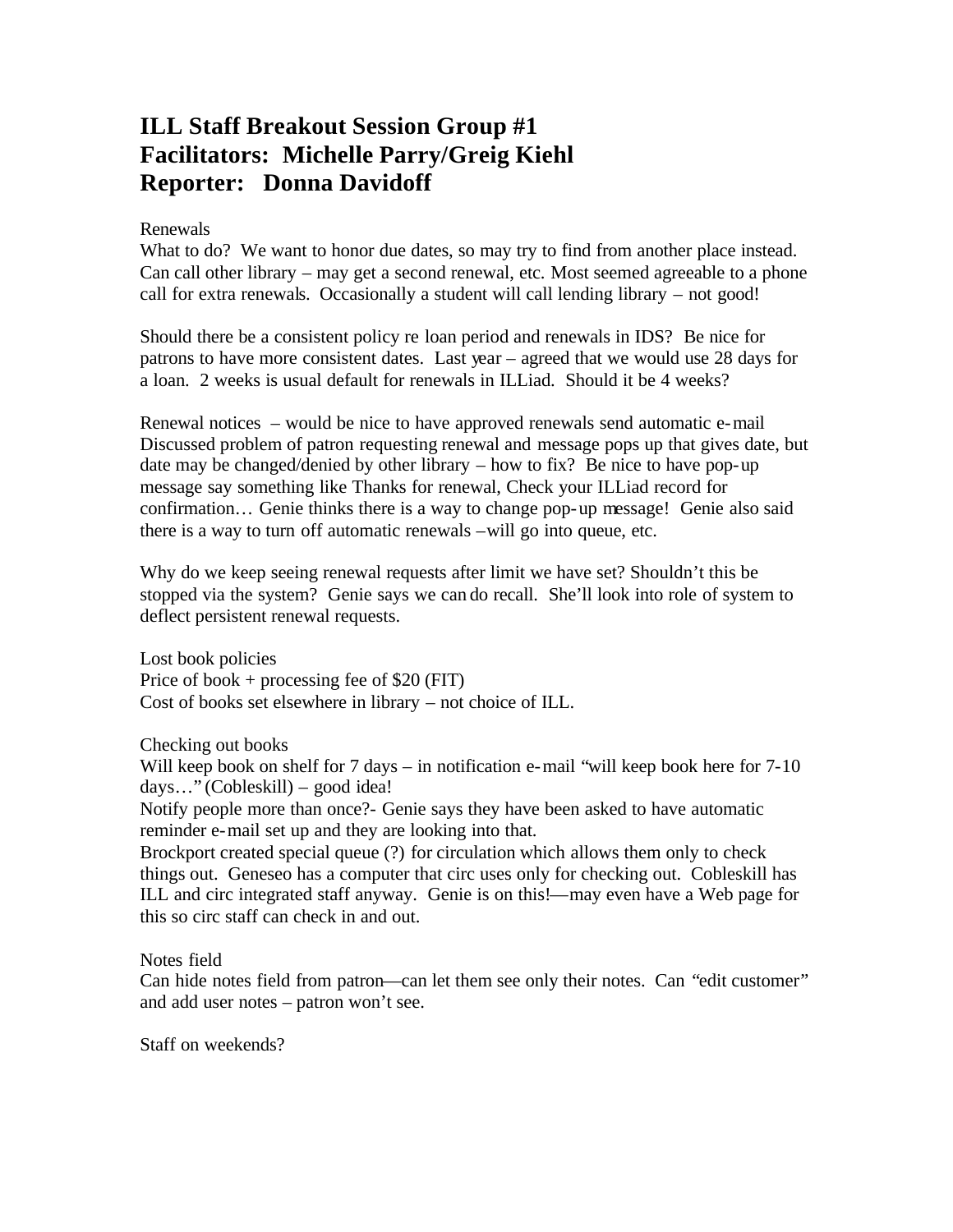Cobleskill has librarian doing ILL on weekend. Also has a clerk on Sunday doing ILL. No one else. Greg mentioned table on IDS site that shows date/time that ILL borrowing requests are made – could adjust work flow accordingly.

Burning issues: LAND problems—delivery times need to be consistent.

Trusted sender – anyone beyond IDS? Cortland has all of SUNY. No one else has extended beyond this. Greg mentioned that you can crop in Odyssey.

Neat idea: Cobleskill has IDS libraries go to separate queue – instead of "awaiting request processing" these requests go to IDS queue. Can get help from OCLC.

How do we motivate using chart? Don't get scared! Depends on so many factors: people, hours, etc. We just do the best we can – we area already motivated and hardworking! Just a tool to coordinate work, staff.

Scanner – Oswego has a new scanner Konica 420, which will copy, fax, scan.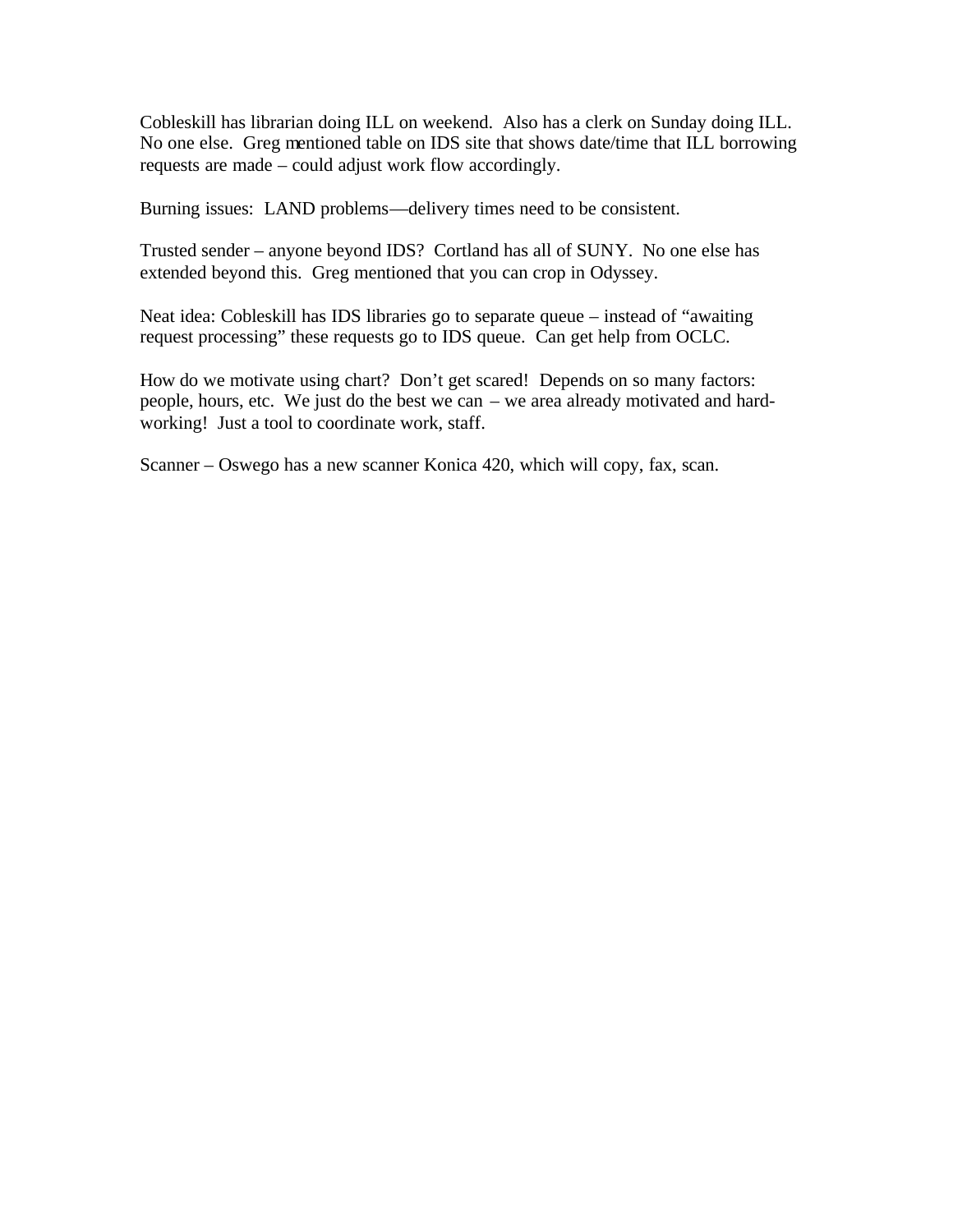## **ILL Staff Breakout Session Group #2 Facilitator: Beth Posner Reporter: Carrie Eastman**

#### **Introductions Suggested topics or other concerns:**

## -**LAND labels**

Potsdam, what is better? Print on white paper and use yellow plastic sleeves to put white labels in? Rather than print labels on yellow paper.

However, some of us are using customized labels, not the ILLiad generated labels

-**LAND bags**-options if we don't have blue bags? Best to use blue to keep the confusion for the delivery persons low

#### -**2008 Objectives-questions/issues/concerns?**

45% fill rate-how can we accomplish this? Use availability server for articles, loans will be a harder stretch-but make sure we have things ready for pick-up on time How is the avail server working? CUNY Grad doesn't use it for older or more obscure things

Sign up for avail server once only

## -**What types of things are not getting filled and why?** Would this be good

information? The IDS Team does do an annual report, we should be able to look at this collectively and analyze

Using reasons for no accurately is key (can we get a report through ILLiad servers?-ask Mark)

Also, thinking about this report in relation to collection development, for example, if we don't buy second copies, should we?

Would be a great way to start thinking about collaborative collection development, at least across the SUNYs

-**Do we lend current year materials?** Some do, some don't-some are battling with collection development librarians, we need to remove the barriers Some of us don't borrow a second copy if ours is checked out, the philosophy is starting to change

-**Recall** is a shaky matter with faculty, better with students Incentive for returned recalls? Most, not for faculty, yes for students Others don't have fines for students at all Some say fines for students are working Policies vary on loan periods (such as semester loans)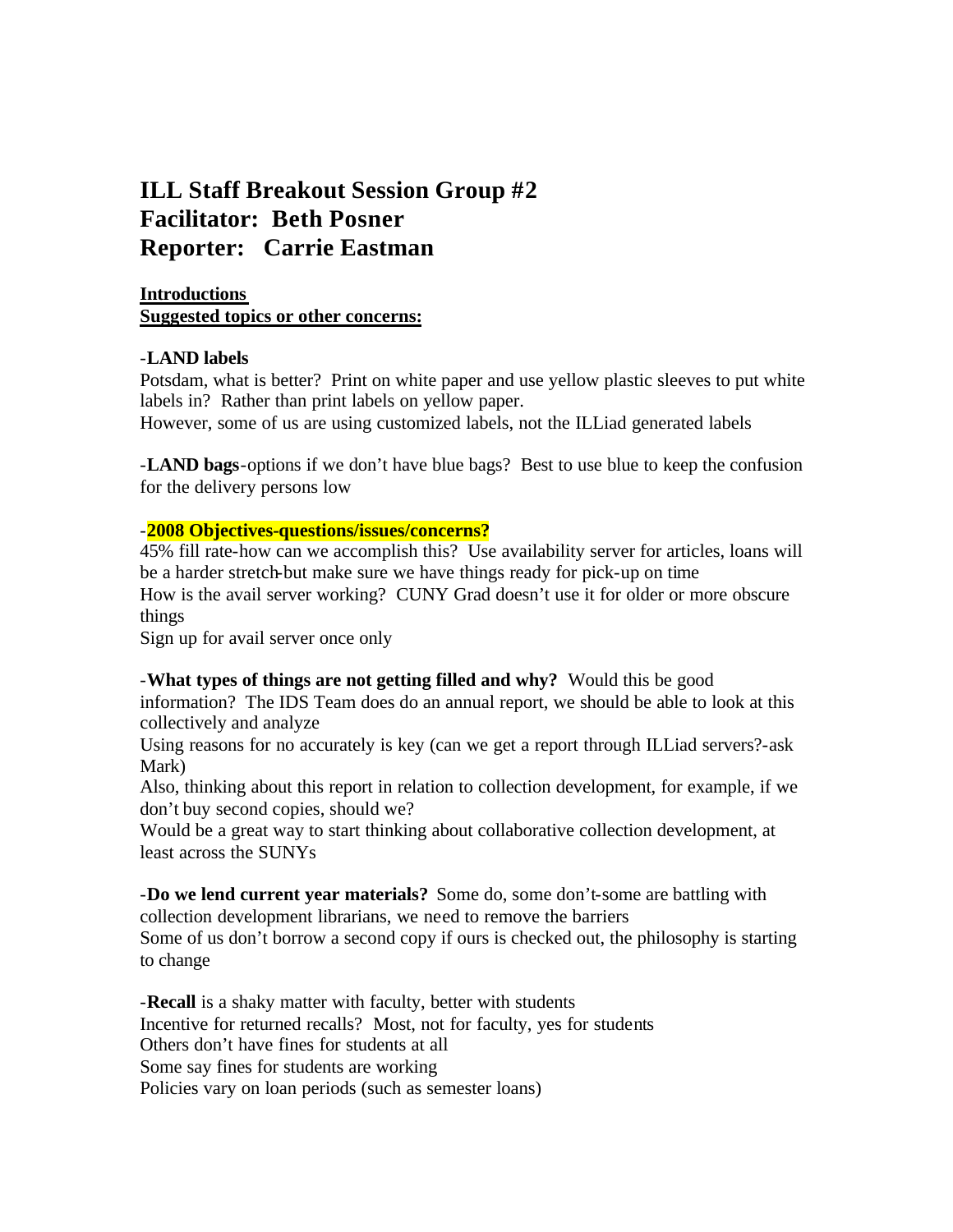-**Blocks in ILLiad**, can put "blocked" after patron's name-but also need to know who is blocked in the ILS, a cha llenge to keep all the information straight How do we know to block someone in ILLiad if they are blocked in Banner? Can we get Banner to communicate with ILLiad?-ask Genie Powell {Genie says we have protocol issues here to make sure everything is talking to each other correctly, with INSIP some libraries can give information well, but not receive. They have had to do testing with every single vender, Cirsi was one that was going well but hit roadblocks. The process is slowed down considerably, very messy. More complicated to implement, but not given up on it, back burner until they can figure how to get this to work.} Is there a way to do this without a protocol program? Maybe, Genie will talk to Mark Sullivan.

## -**Renewals**, renewals denied and patron refuses to return Can we set in Customization Manager be set to increase # of renewals?

Can suggest patrons ask for another copy from another library? Sure!

## -**ILL borrowing limits**

Some are putting in limits for students, about 15 active requests per students How can we flag the # of requests? It can be done in customization manager.

## -**Serials-if you have a choice to borrow hard copy or eSerials, which do you do?**

What makes the fill rate better? We tend to still feel that it print is more reliable. A matter of training on lending side, but also we have a lot of eSerials are embargoed for the recent year or six months?

Any trouble training on lending eSerials? Yes, full-time staff tend not to have students do this.

## -**Lost books policy**

IDS group does not have a policy, should we or do it independently?

The big picture, are that many books actually lost. Shall we bring it up for discussion next year?

Damaged books and other items are a problem-things are not packed properly.

Then, there is the times when libraries get items that don't have anything to do with us Also, mis-delivered items to libraries that are close

LAND is good about paying for lost or damaged items

Lost book lists come from Nylink (no regularity)

## -**Checking things out/Borrowed Items**

Some just use ILLiad-some wait for patron to show up, some check out prior to pick-up In library use only items-better to keep in ILL office (create a "dummy" book to get them to go to ILL office)

Some use both ILLiad and ALEPH (easier for notices to go out and block patrons) usually depends on whether overdues are working in ILLiad or not-firewall problems? Inter-relationships between ILL offices and Circulation are not strong enough to have good cross-training for seamless check out for all ILL items.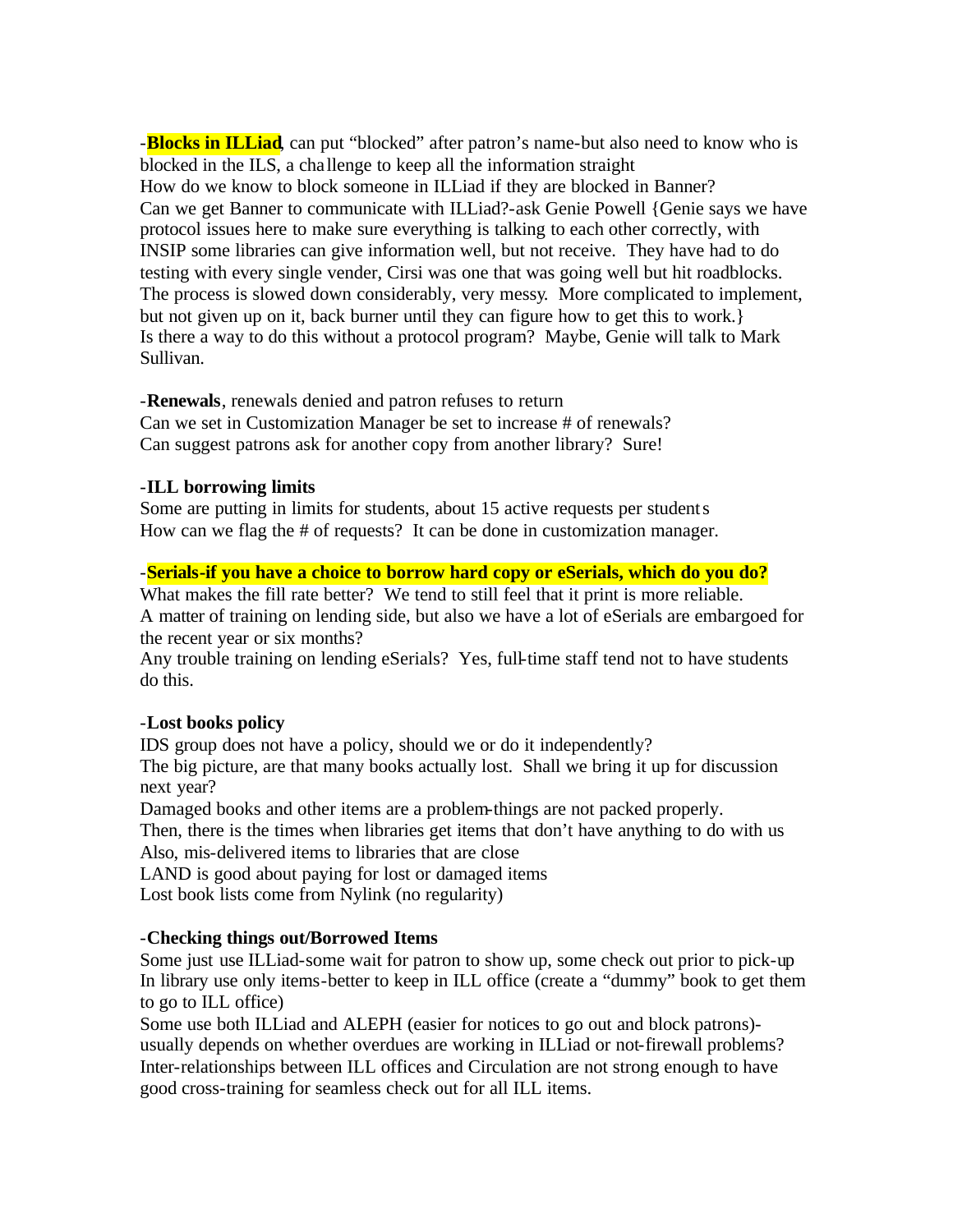-**Notices to borrowing libraries**, email is working for some and they love it new email manager supposedly works ok in 7.2, different from the standard client Some cannot reply to overdue emails coming from other libraries, they get bounced because no return address is coming up

{Genie-a separate key, lending email from address that needs to be set}

#### -**Lending Web Page**

Really only useful if one does a lot of non-OCLC lending, not many of us do any of this

#### -**Notes field**

To do with requesting a title with specific requests, need lending library needs to see those notes easily.

Note after title is helpful

Yes, notes field at top would be excellent-ask Genie Powell {There is a format field in OCLC form. Assuming both sides are using ILLiad. But if it isn't automatically imported into ILLiad . . . if it is it would make sense. Genie will look into this further and talk to Mark Sullivan}

#### -**Copyright**

We are not comfortable with this, we aren't sure we are doing this right CUNY Grad-pays various delivery services, so have to check what they have already paid-the five list on the right is helpful

#### -**Training students**

Manuals for some become obsolete so quickly, given up

CUNY Grad-Getting students to write up different procedures for various tasks and see what is missed or covered

Geneseo-step by step instruction for ILLiad AND contracts for students

No one is doing short videos on how to do specific tasks

Atlas is starting to do this for certain ILLiad processes (but creating short videos takes at least 5 hours)

LCEasy is a place to train students to learn certain things

Some students have more responsibility than others, based on experience and ability Others train students incrementally based on ability

#### -**How much do you pay students?**

Donna Howe can help Old Westbury's inquiry, especially different levels CUNY Grad pays a little more per hour to start, but they are in an expensive area Some have a scale based on performance, or how long they have been there, or what students are paid elsewhere on campus, some are all the same Some libraries allow ILL students to have more flexible hours and other perks

#### -**Staff, do you have enough?**

Most of us get more students, but are not reliable because they come and go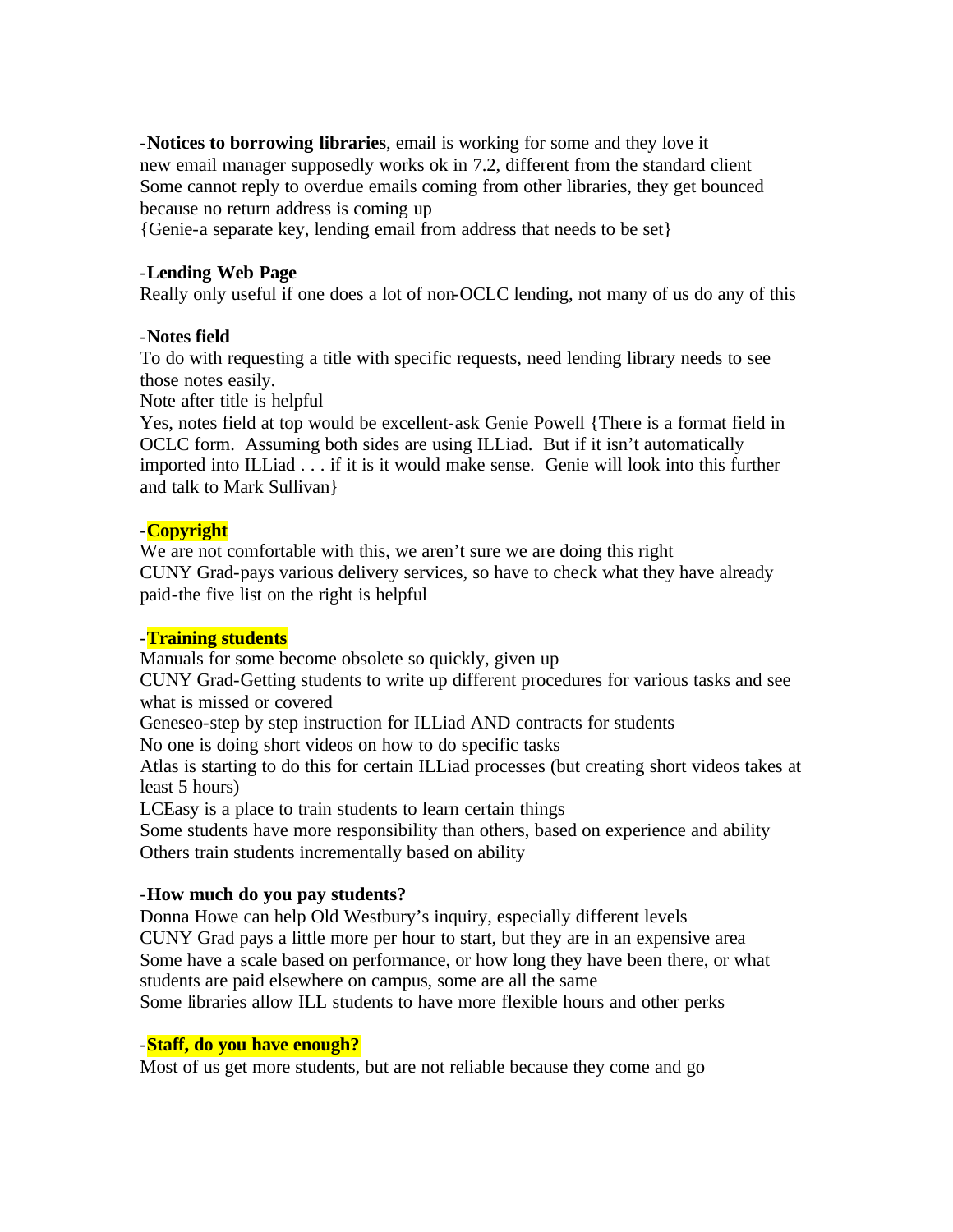Sonja sent a document earlier reflecting how ILL volumes require certain # of FTEs to handle it (she will resend this)

Fredonia had reduced their staff because automation has allowed them to streamline workflows

Geneseo, with a lot of help, they have been allowed to do much more (customized reports, etc.) because workflows are streamlined

## -**Deflection of eSerials**

Is it done outside of IDS? Yes and no, depends on the number of requests each library gets for eSerials

## -**Anonymous Questions/Concerns for Directors**

Scanners-working scanners

-color, is there a high demand for those quality images in medical or science or art articles

## **Reported back to larger ILL staff group at end.**

## **Summary for larger group:**

- Concerns over 45% fill rate-can it really be done?
- Blocks-ILLiad communicating with Banner (Genie is looking into this to see if it can be done earlier)
- Serials-still inclination to request print editions as opposed to eSerials editions, better fill rates. Probably due to a need for better training on the lending side to fill eSerials requests
- Copyright-there still an issue over how to handle copyright in general
- Training Students-no standardized training, think about something workable in relation to workflows (e.g. Geneseo's station system)
- Adequate staff to handle the volume of transactions we each have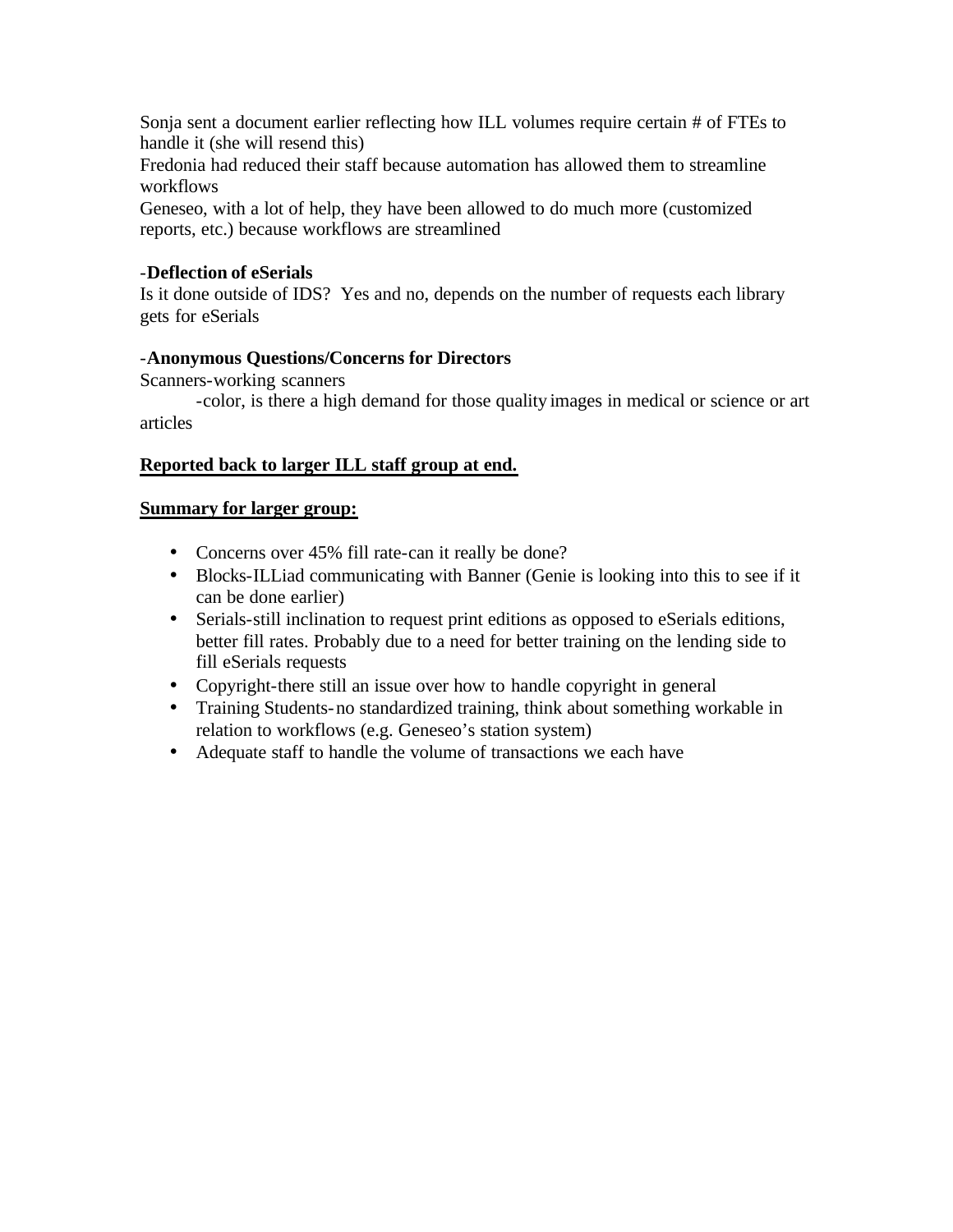# **ILL Staff Breakout Session Group #3 Facilitator: Harriet Sleggs Reporter: Chris Sisak**

## **Summary for larger group**

### **Borrowing Check out procedures**

- $\blacksquare$  Are they checked out to patrons when the item comes in? Do you check out when the customer comes to pick up the item?
- Where are the items picked up? Circ where there may be longer hours? In an ILL office where the ILL policies regarding renewals gone over with the patron?
- We discussed the possibility of a second automatic e-mail reminder on 'your item is here come pick it up!' We were told this would be a new upcoming enhancement. WhooHoo!

#### **Ejournals**

 Save paper – change your word documents into TIFF files, copy/paste your TIFF file coversheet into the e-journal artic le TIFF file, save and deliver. Print whatever is left. But during break Mark, Harriet and I were able to discuss this process with Genie and hopefully we'll have an easier process of things in the future.

## **Lost books on LAND**

- What's the process and how do you get money from LAND for lost books
	- o E-mail is sent out to all LAND libraries to search their departments for the book
	- o LAND will reimburse via check
- And for replacement costs libraries have their own in-house policies.

1) Renewals – How are other ILL staff handling situations such as this?

- Some encounter difficulty getting students to return items by the due date.
- If borrowing library calls lending for a renewal lending libraries are generally very flexible – even if general renewal policy is no. Will extend if no one else needs, hasn't been out for an excessive time already.

\_\_\_\_\_\_\_\_\_\_\_\_\_\_\_\_\_\_\_\_\_\_\_\_\_\_\_\_\_\_\_\_\_\_\_\_\_\_\_\_\_\_\_\_\_\_\_\_\_\_\_\_\_\_\_\_\_\_\_\_\_\_\_\_\_\_\_\_\_\_\_\_

- Are duplicate titles requested again (and again) for same patron? Most libraries place request again in the system and get it from another library. Some have conflicting policies.
- Borrower Notes can be added to the renewal request that this is a special instance if library generally does not allow renewal on item.
- The length of the date that patrons are given when they hit the renewal button in ILLiad, gives time for lending library to respond. How long is your extended date.
- Discussed how to edit the renewal date in the lending side edit the date in the date field, save changes, and respond 'yes' to the renewal.

2) Textbooks – lending/borrowing?

- How do you identify a "textbook?" Do you lend/borrow them?
	- o In local system as 'on reserve' generally no, unless extreme case.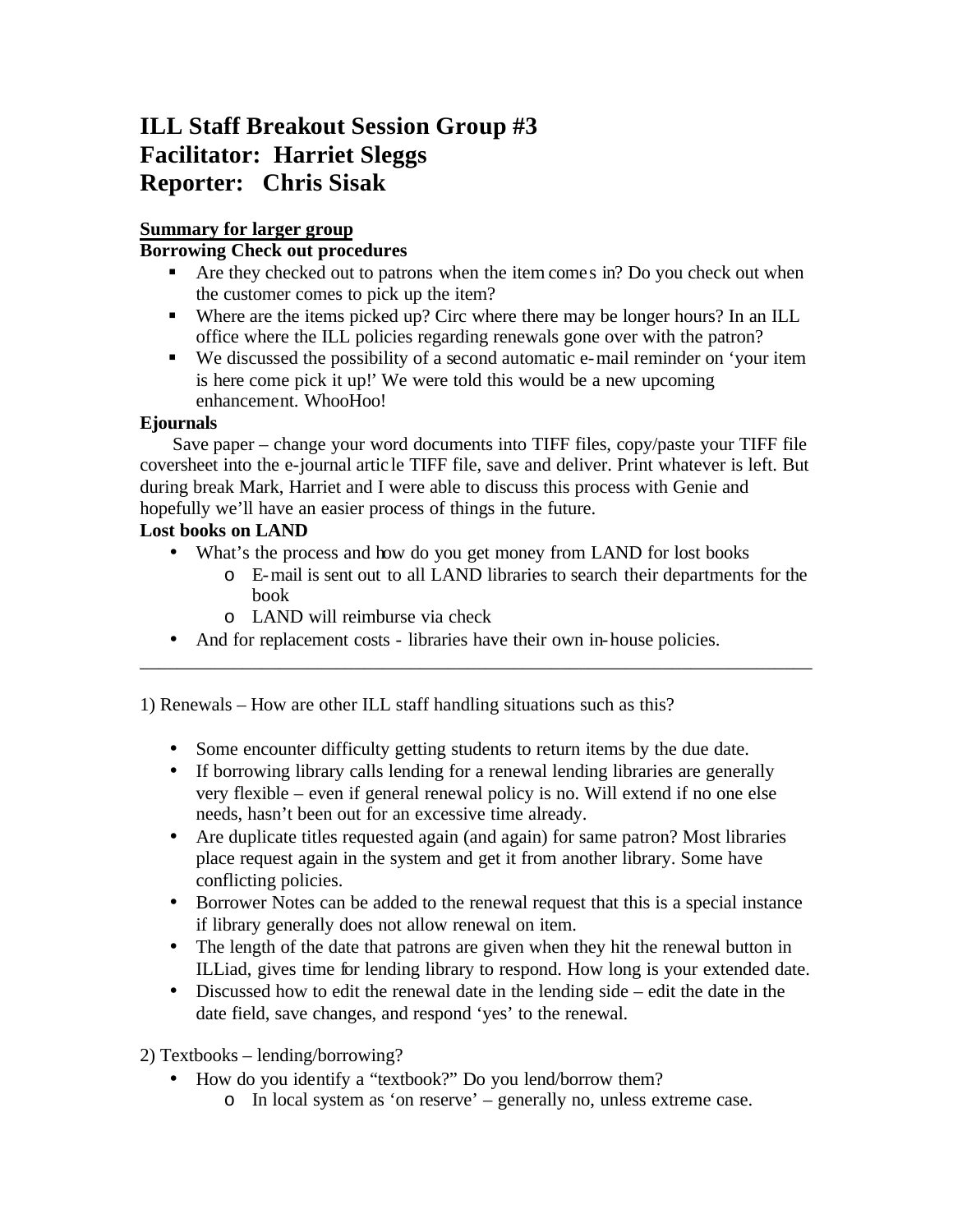- o Respecting the due date if you do receive in a textbook some like to keep them out the entire semester.
- o Sometimes students just want an article

What about Reference Books? Exceptions are made

What about 'checked out' items?

- Most will borrow them, those that don't do make exceptions faculty have borrowed for months…
- 3) Lost books
	- How do you get money from LAND for lost books
		- **E**-mail is sent out by Nylink to search for the book
		- o LAND will reimburse via check
	- Borrowing library would bill and forward check on to lending library
	- Libraries have their own policies in-house and should keep them.
- 4) Checking out Borrowed items
	- Are they checked out to patrons as they come in?
	- **Would it be better to check it out when they come in? This would allow for** tracking of when they came in.
		- o Some say yes, and they also give them the renewal info, borrowing spiel.
		- o Renewal info on book band and collection development possibility on the book band.
		- o Some students come to get the materials out if they are 'checked out' on the hold shelf
		- o Second automatic e-mail reminder on 'your item is here' would be great new feature enhancement! (told this was in the 8.0 enhancement. WhooHoo!)
		- o Check out at circ desk allows students/faculty for longer hours to come in and pick up. Geneseo has it set up where circ/IDS service point students check books out on ILLiad right at the circ desk.

## 5) Ejournals

ß Save paper – change your word documents into TIFF files, copy/paste your TIFF file coversheet into the e-journal article TIFF file, save and deliver.

6) Notes field

- ß Most agree it is in a good location. But it might be nice if it would stand out more – color might be nice – not the default note, but one put in by the staff.
- $\blacksquare$  On the Lending Side If communication needed within the project maybe CAPITALIZE it in the notes fields to catch the other members' eyes.